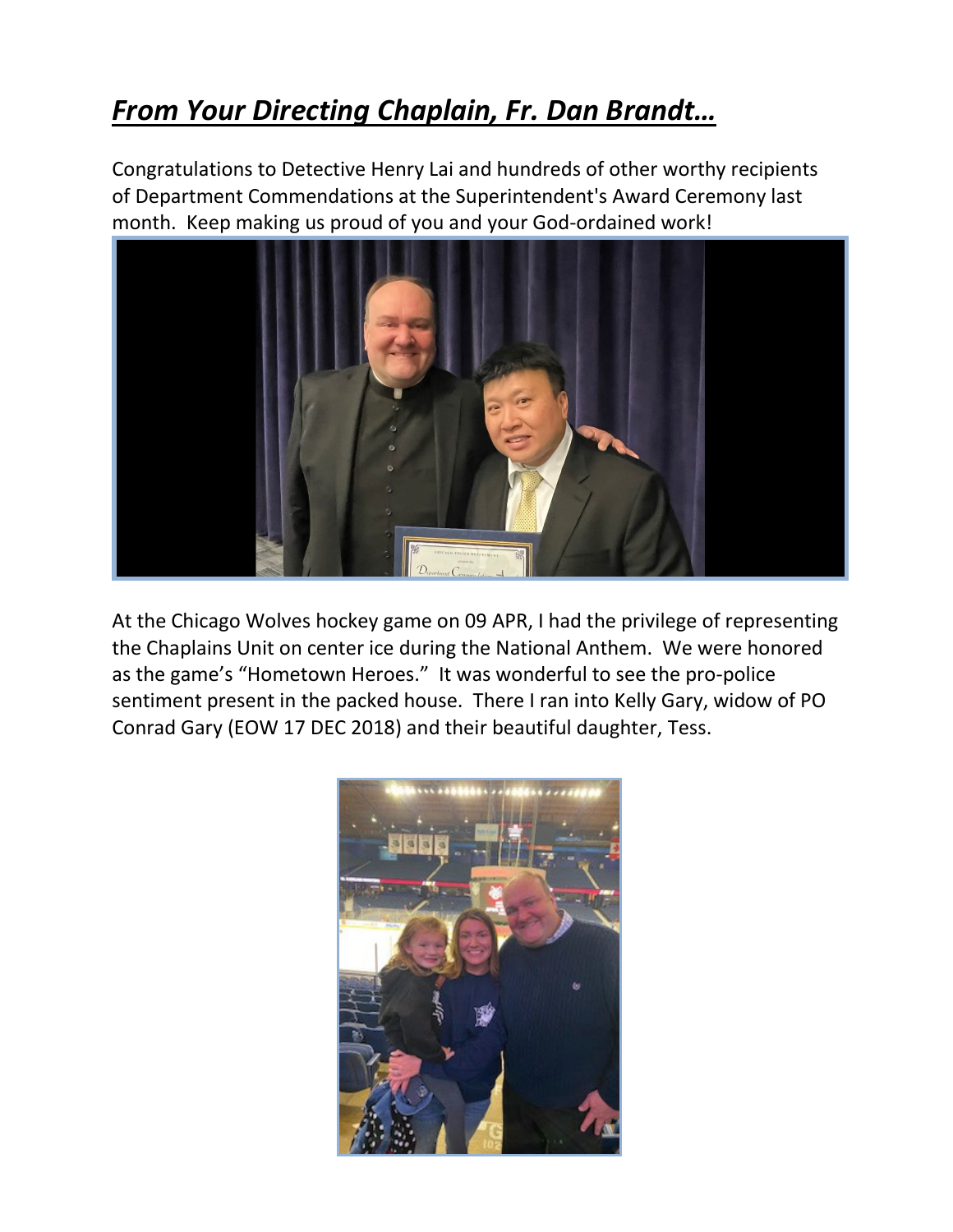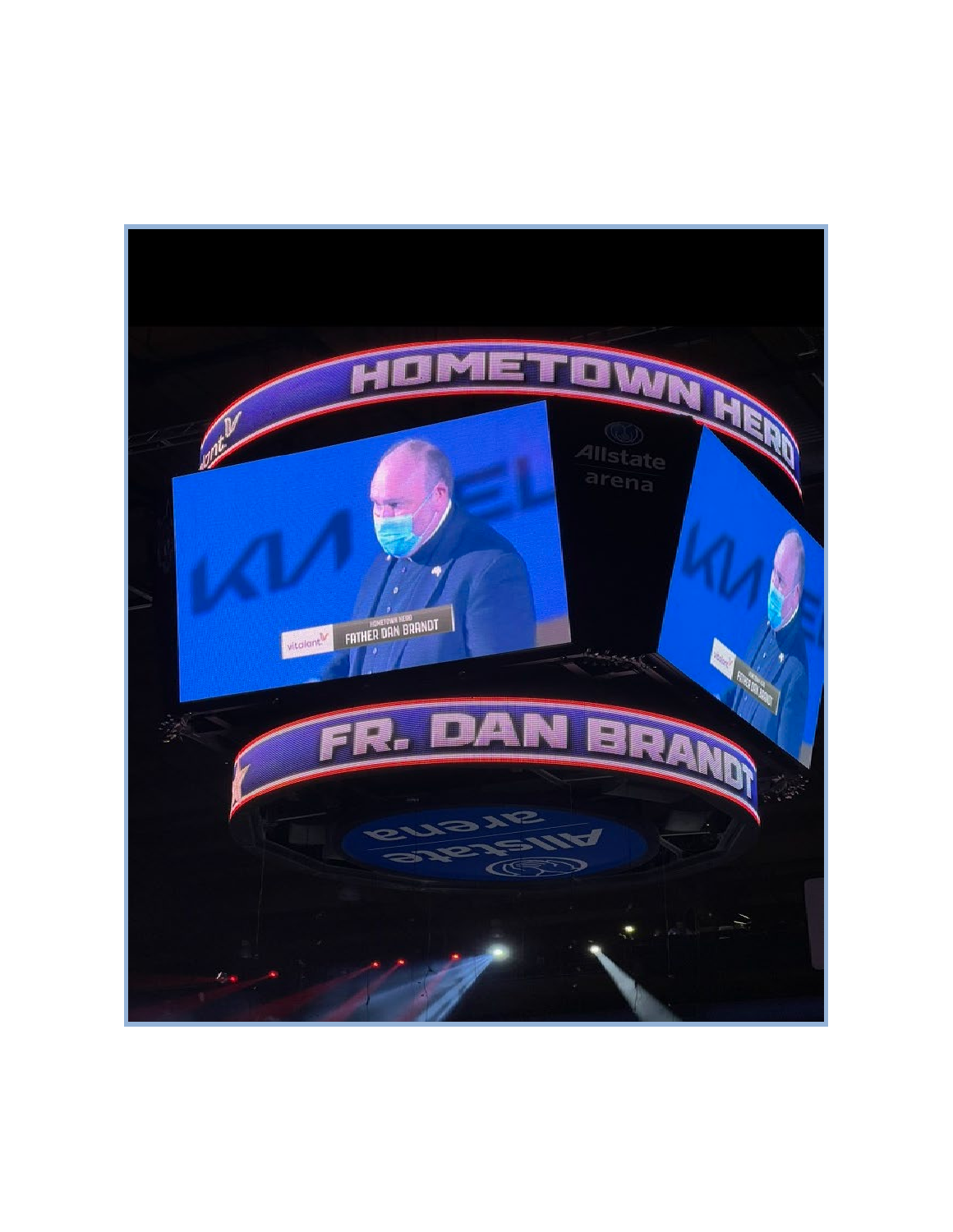As this month we remember our brave brothers and sisters who have lost their lives in the line of duty, I thought it appropriate to post on our website a downloadable/printable prayer written by Chicago Auxiliary Bishop Joseph Perry, who is very supportive of the police. Take a look: [www.ChicagoPCM.org.](http://www.chicagopcm.org/)

It was great to see so many department members at the 90<sup>th</sup> annual St. Jude March on 01 MAY. At the march, I bumped into two old friends: PO Terri Chavez and PO Tena AlFarah. They, along with thousands of other Department members (even retired members and officers on furlough) came out to honor our fallen. Having been a few years since we have been able to gather, the list of recently (since May of 2019) deceased department members included 59 names. May they rest in peace!



You can support the St. Jude League by purchasing a **St. Jude sticker** from your district/unit St. Jude League representative. A donation of \$7.00 per sticker is requested. Buy some for your friends' and family members' cars! Funds raised benefit a host of worthy charities, and make possible the ministry of St. Jude Chaplains who lead prayer services at CPD family wakes/funerals. For more information about obtaining a sticker, or if you don't know who your rep is, please contact me.